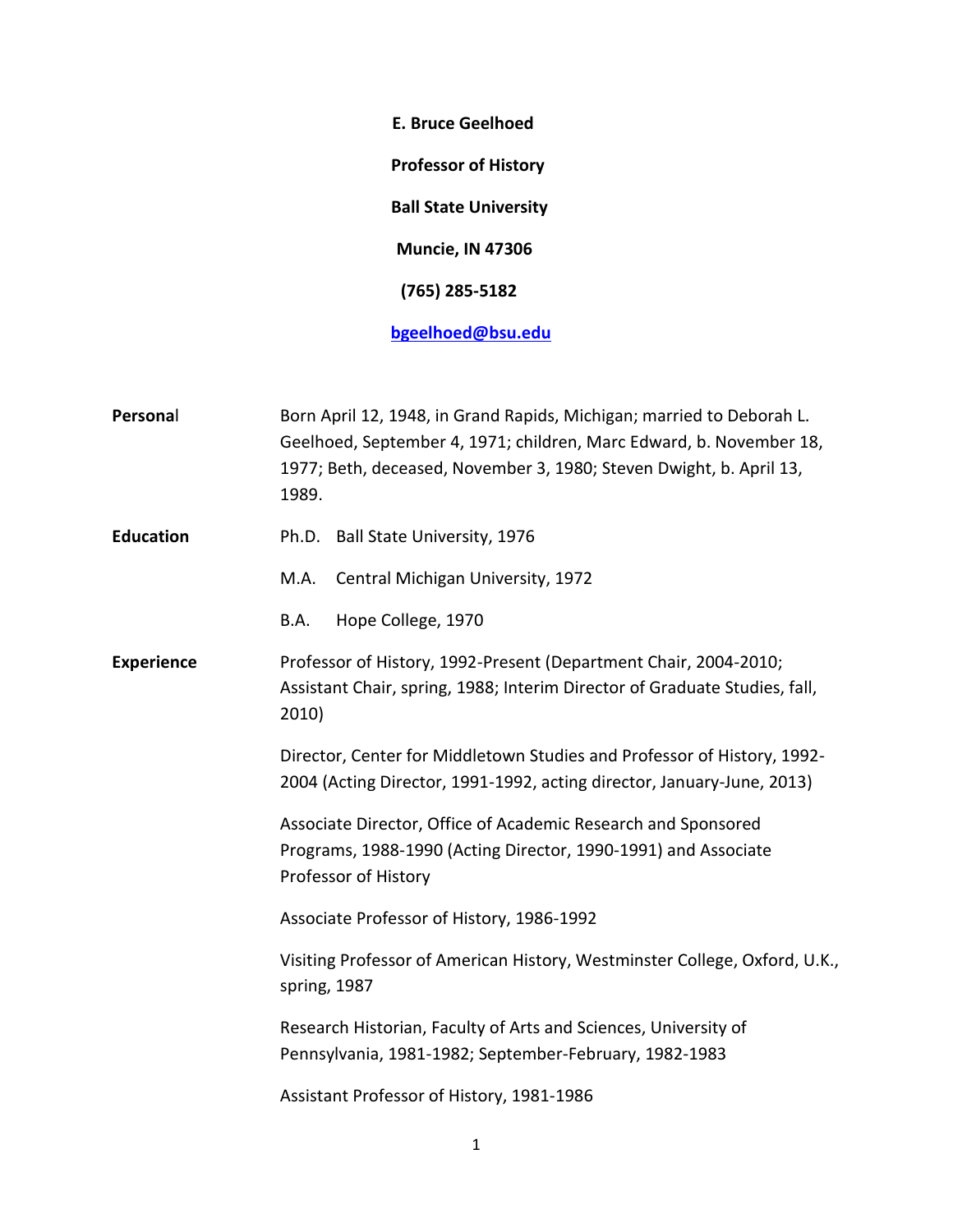|                     | Adjunct faculty member in History, Villanova University, spring, 1982                                                                                                             |
|---------------------|-----------------------------------------------------------------------------------------------------------------------------------------------------------------------------------|
|                     | Director, Carmichael Residential Instruction Project, 1975-1981                                                                                                                   |
| <b>Teaching</b>     | HONRS 199, Inquiries into Contemporary American Civilization                                                                                                                      |
|                     | HONRS 390, Honors Colloquium in American Civilization                                                                                                                             |
|                     | HIST 310/510, Introduction to the History of Business in the United States                                                                                                        |
|                     | HIST 320, Laboratory Course in American History                                                                                                                                   |
|                     | HIST 413/513, The United States, 1945-Present                                                                                                                                     |
|                     | HIST 153, The World in Recent Times, 1815-Present                                                                                                                                 |
|                     | HIST 203, The United States, 1900-Present                                                                                                                                         |
|                     | HIST 440, Capstone Course in History                                                                                                                                              |
|                     | HONR 499 Honors Thesis and Creative Project                                                                                                                                       |
|                     | ICS 640, The Information and Communication Industry                                                                                                                               |
|                     | I am also a member of the Graduate faculty in the History Department,<br>the Honors College faculty, and the faculty of the Center for Information<br>and Communication Sciences. |
| <b>Publications</b> | <b>Books</b>                                                                                                                                                                      |
|                     | Diplomacy Shot Down: The U-2 Crisis and Eisenhower's Aborted Mission<br>to Moscow, 1959-1960. Norman: University of Oklahoma Press, 2020.                                         |
|                     | With Michael Szajewski and Brandon Piescko, Ball State University, 1918-<br>2018. Charleston: Arcadia, 2018.                                                                      |
|                     | Bump Elliott, The Michigan Wolverines and Their 1964 Championship<br>Football Season. Jefferson, NC: McFarland Publishers, 2014.                                                  |
|                     | Editor, On the Western Front With the Rainbow Division: A World War I<br>Diary, by Vernon E. Kniptash. Norman: University of Oklahoma Press,<br>2009.                             |
|                     | With Anthony O. Edmonds, co-editor, The Macmillan-Eisenhower                                                                                                                      |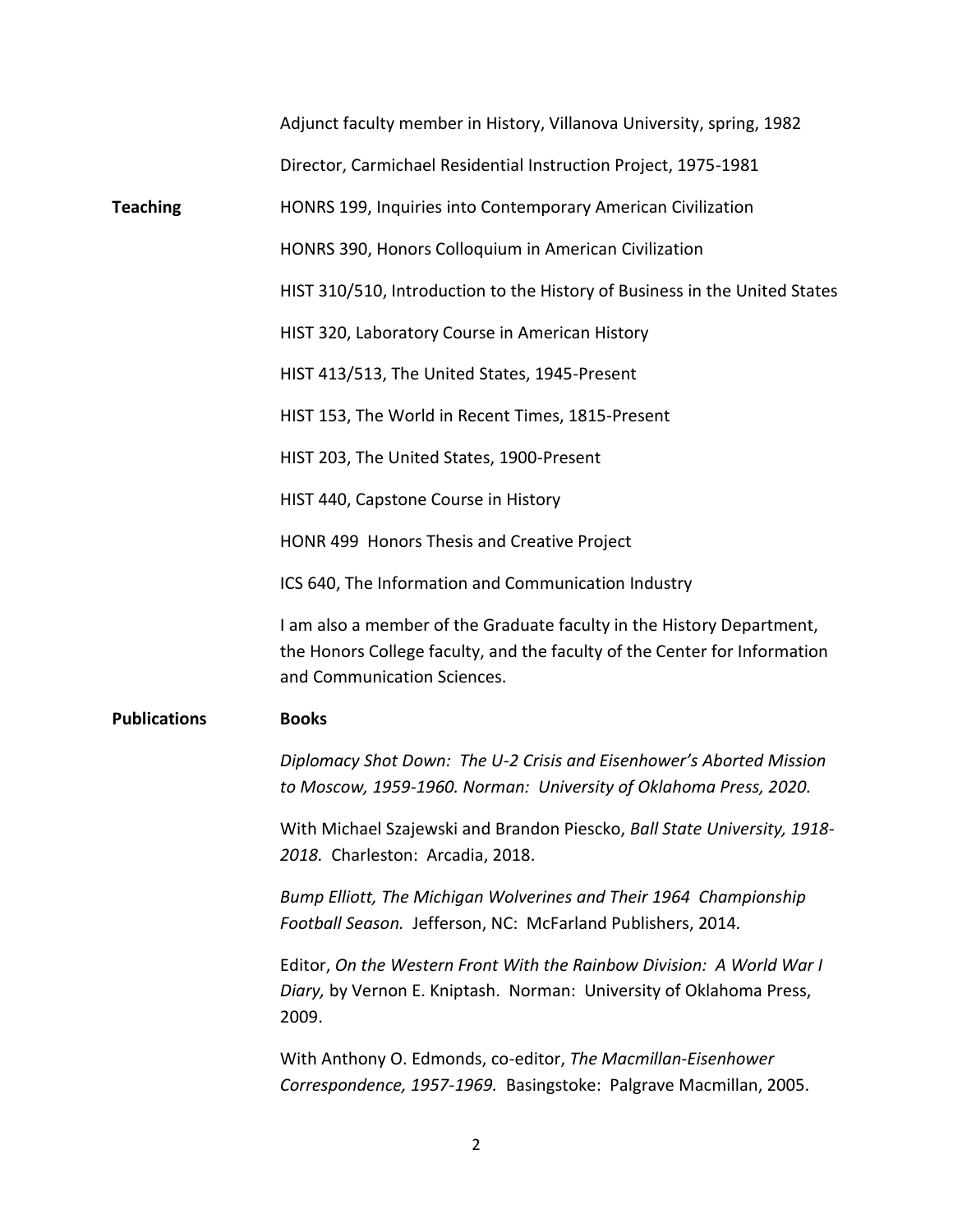With Anthony O. Edmonds*, Eisenhower, Macmillan, and Allied Unity, 1957-*1961. Basingstoke: Palgrave Macmillan, 2003.

With Anthony O. Edmonds, *Ball State University: An Interpretive History.* Bloomington: Indiana University Press, 2001.

*Football at Ball State University, 1924-2001. Chicago: Arcadia, 2001.*

*Muncie: The Middletown of America.* Chicago: Arcadia, 2000.

*Margaret Thatcher: In Triumph and Downfall.* New York: Praeger, 1992, with the assistance of James Hobbs.

With Millicent Anne Gates, *The Dragon and the Snake: An American Account of the Turmoil in China, 1976-1977*. Philadelphia: University of Pennsylvania Press, 1986. This book was re-published in 2015, in hardcover and e-book, in September, 2015, by the University of Pennsylvania Press in commemoration of its 125<sup>th</sup> anniversary.

*Charles E. Wilson and Controversy at the Pentagon, 1953 to 1957*. Detroit: Wayne State University Press, 1979.

## **Articles and Book Chapters (selected)**

"The Game That Turned Around the Michigan-Ohio State Rivalry," *Michigan History*. Vol. 98, No. 6 (November-December, 2014), 55-59.

" 'Oh, She's A Rather Rough War, Boys, But She's Better Than No War At All': The Meuse Argonne Offensive and the Diarists of the Rainbow Division," in Edward Lengel, ed., *A Companion to the Meuse Argonne.* (New York: Wiley-Blackwell, 2014), 194-211.

"Rainbow Soldier: Vernon Kniptash and World War I," *Traces of Indiana and Midwestern History* (May 2006), 16-25.

"The Enduring Legacy of Muncie as Middletown," in Eric Lassiter, editor*, The Other Side of Mid*d*letown (*Walnut Creek, CA: Alta Mira Press, 2004), 27-47.

With James J. Connolly, "The Small City Experience in the Midwest: An Introduction," *Indiana Magazine of History*, Vol. XCIX, Number 4 (December 2003), 307-10.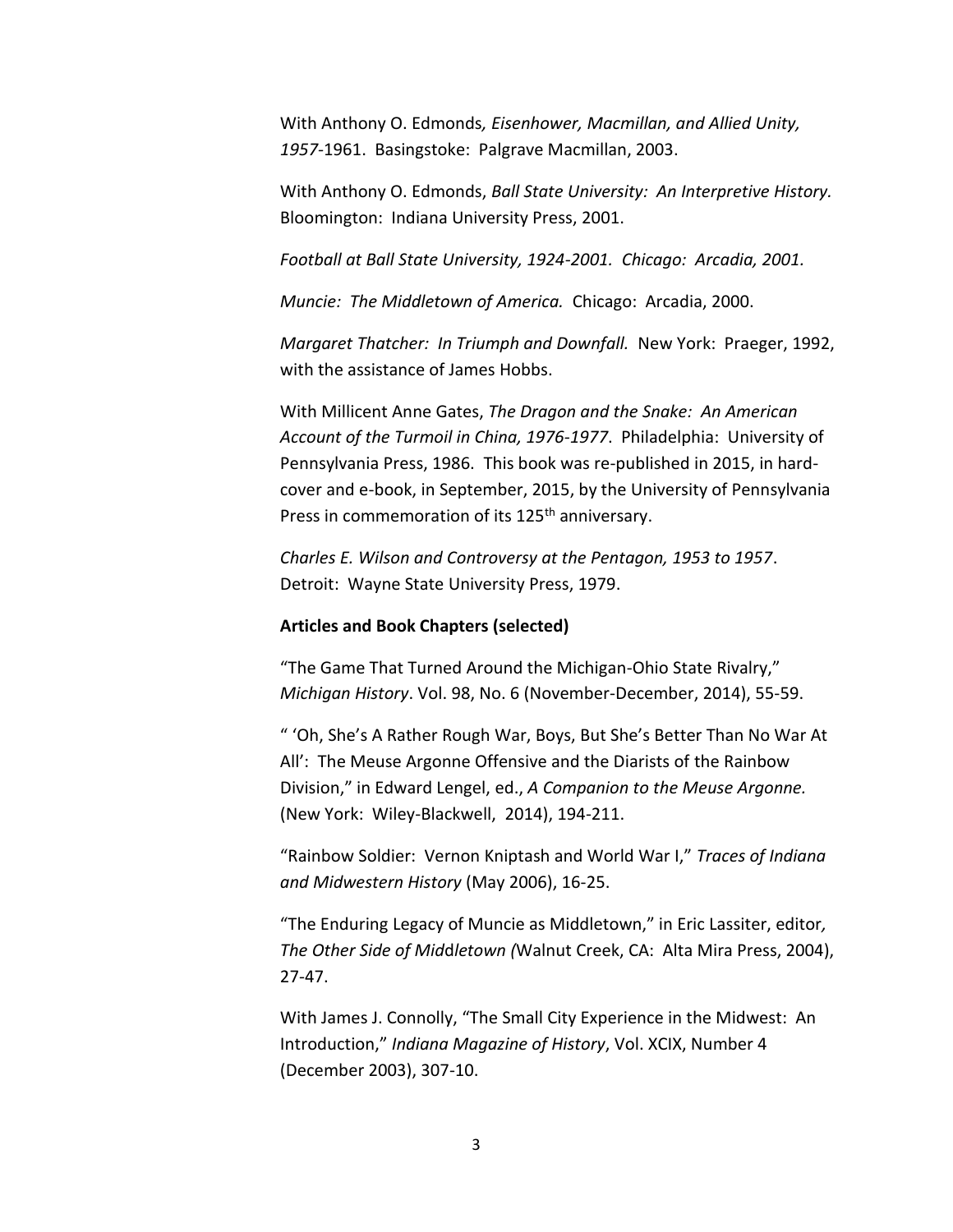"March, 1987: The Foreshadowing of a British General Election," in Stanislao Pugliese, editor, *The Thatcher Years: The Rebirth of Liberty*? (Westport, CN: Greenwood Press, 2001). This article was also published in Stanislao Pugliese, editor, *The Political Legacy of Margaret Thatch*er (London: Politico's Publishing Ltd., 2003), 86-101.

"Wilbur M. Brucker," in *American National Biography* (Cary, N.C.: Oxford University Press, 1999), 788-790.

"The Distribution and Diffusion of Power in Middletown: Then and Now," in Hans Bertens and Theo D'Haan, eds., *The Small Town in America: A Multidisciplinary Revisit*. (Amsterdam: VU University Press, 1995), 77-95. This volume is number 32 in the series, European Perspectives on America, published by VU Press.

"Dwight D. Eisenhower, the Spy Plane, and the Summit: A Quarter Century Retrospective," *Presidential Studies Quarterly*, Vol. 17, No. 1 (Winter, 1986), 95-106.

With A. E. Bracken, "Clio and the Marketplace: Teaching American Business History," *The History Teacher*, XIV, No.2 (February 1981), 209- 222.

"What Was Good for Our Country Was Good for General Motors," *Michigan History*, 64, No. 5 (September/October 1980), 36-43.

"Executive at the Pentagon: Re-examining the Role of Charles E. Wilson in the Eisenhower Administration," *Military Affairs*, XLIV, No. 1 (February 1980), 1-7.

#### **Papers and Presentations (selected)**

"November 21, 1964, Michigan  $10 - Ohio$  State 0: How Eleven Ohioans Helped Michigan Defeat Ohio State and Win a Big Ten Championship," 84<sup>th</sup> Annual Meeting, Indiana Academy of the Social Sciences, October 18, 2013, Ball State University, Muncie, Indiana

With Anthony O. Edmonds, "President Eisenhower and Prime Minister Macmillan," at "The United States and Great Britain: The Legacy of Churchill's Atlantic Alliance," conference sponsored by the Howard Baker Center for Public Policy, University of Tennessee, March 2006.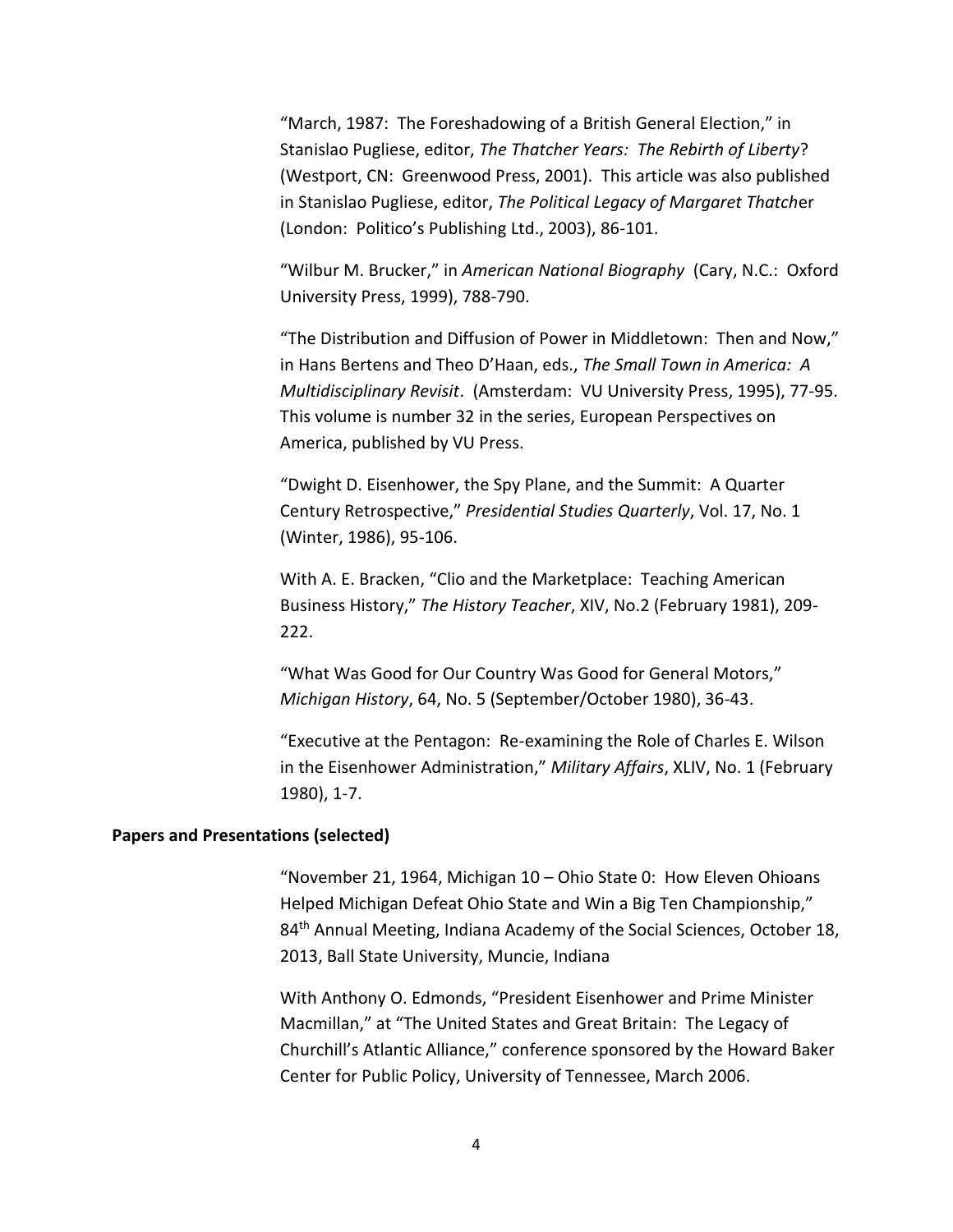"The Transatlantic Dialogue of Dwight D. Eisenhower and Harold Macmillan," Mid-America Conference on History, University of Kansas, Lawrence, Kansas, September 2005.

"Documenting Middletown," annual meeting of the Midwest Archives Association, Chicago, Illinois, May 2000.

"March 1987: The Foreshadowing of a British General Election," presented at "The Thatcher Years: Rebirth of Liberty?", Hofstra University, Hempstead, New York, March 2000.

"The Distribution and Diffusion of Power in Middletown: Then and Now," annual meeting, The Netherlands American Studies Association, Middleburg, the Netherlands, June 1993.

"Margaret Thatcher, Neil Kinnock, and the Battle of Britain," Great Lakes History Conference, Grand Rapids, Michigan, April 1988.

"Thomas S. Gates and the Principles of National Security," presented at the dedication of the Thomas S. Gates Room, Van Pelt Library, University of Pennsylvania, September 1984.

### **Professional Service (selected)**

#### **Department (at various times)**

Membership on every standing committee: Advisory Committee; Curriculum Committee; Graduate Programs Committee; Honors, Scholarships, and Recognition Committee; Merit Committee; Promotion and Tenure Committee; Undergraduate Programs Committee

Membership on numerous search committees for hiring of new faculty

## **Honors College**

Member, Dean's Faculty Advisory Council, 2001-2019

Member and presidential appointee, Search Committee to select the dean of the Honors College, 2016-2017

Member, Search Committee for Honors Humanities

Member, Search Committee for Honors Humanities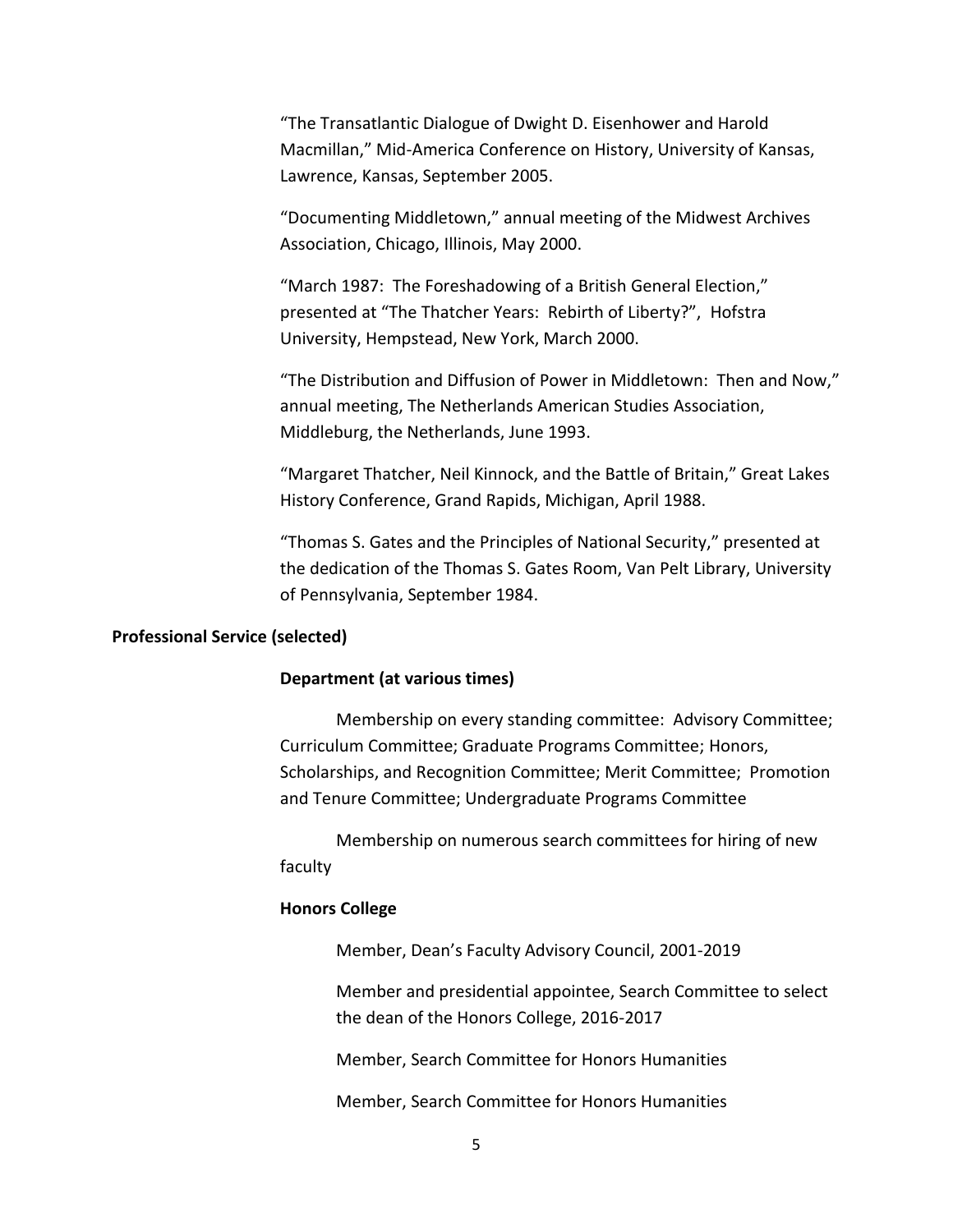Member, Joe and Carol Trimmer Prize for the Outstanding Honors Thesis and Outstanding Creative Project selection committee

Member, Dr. T.M. Anderson Scholarship Selection Committee

### **College**

Promotion and Tenure Committee, 1988, 1998

### **University**

Academic Associate, Atlantic Council of the United States, 1986-Present

Patent and Copyright Committee, 1988-1996

University Research Committee, 1990-1991

#### **Community**

Member and Officer, Westminster Presbyterian Church, Muncie, IN, 1975-Present

Coach, Board Member, and Officer, Delta Little League, Muncie, IN, 1985-1989, 1996-2001

Coach, Board Member, and Officer, Delta Babe Ruth Baseball League, Muncie, IN, 1991-1993, 2001-2004

Member and Secretary, Board of Governors, Minnetrista Cultural Center, Muncie, IN, 1996-2001

## **Professional Memberships**

Delaware County Historical Society

# **References:**

Dr. Abel Alves, Professor of History and Chairperson, Department of History, Ball State University, Muncie IN 47306; (765) 285-8700; e-mail: [aalves@bsu.edu.](mailto:aalves@bsu.edu)